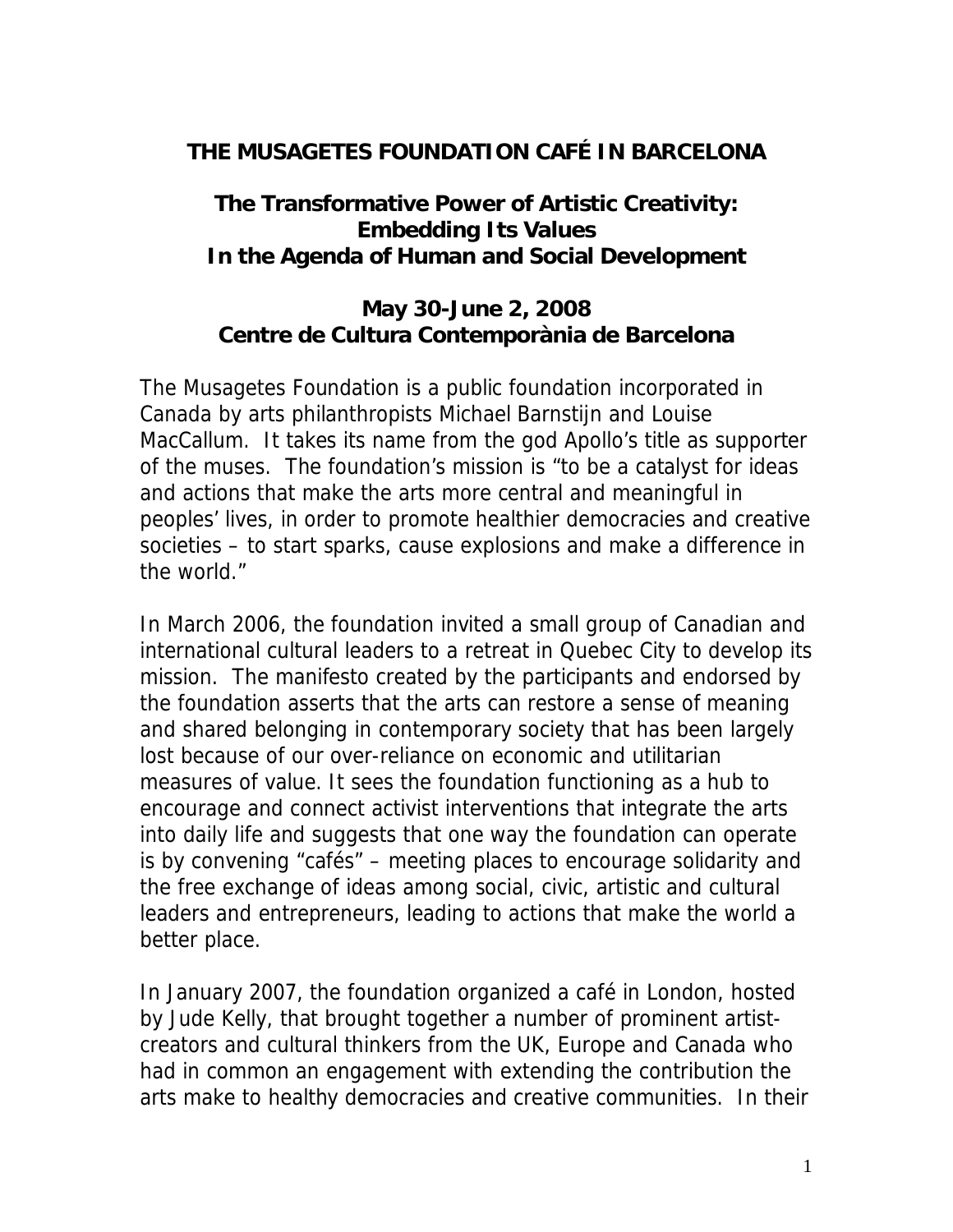Letter from London, the participants suggested that the most fruitful approach to the integration of the arts in society would be a strong endorsement of human and civic rights. Since that time, the foundation has been engaged in a number of pilot projects and partnerships that promote the arts and social action and has identified the environment and intercultural understanding as key elements of its work.

From May 30 to June 2, 2008, the foundation convened a café at the Centre de Cultura Contemporània de Barcelona (CCCB), organized by Jordi Pascual and Robert Palmer, with distinguished artists, arts activists and cultural leaders from Barcelona and elsewhere in Europe and Canada. The foundation was interested in hearing new perspectives on the themes of the manifesto, particularly from Catalan- and Spanish-speaking regions, and invited participants to advise it in grounding the ideas of the manifesto in specific actions to advance its mission.

The participants were Jordi Pascual, Robert Palmer, Pau Alsina, Simon Brault, Judit Carrera, David Casacuberta, Francesc Casadesús Calvo, Anna Guarro, Jocelyn Harvey, Susana Noguero, Nina Obuljen, Rosa Pera, Marta Pérez Marin, Lorenzo Pignatti, Joan Roca, Olivier Schulbaum, Lidia Varbanova, Enrique Vargas, Frances Westley, and the Musagetes Foundation team: Michael Barnstijn, Louise MacCallum, Yeti Agnew, Sunshine Chen, Valerie Hall, Douglas McMullen, and Joy Roberts.

This report is a record of their major conclusions and insights.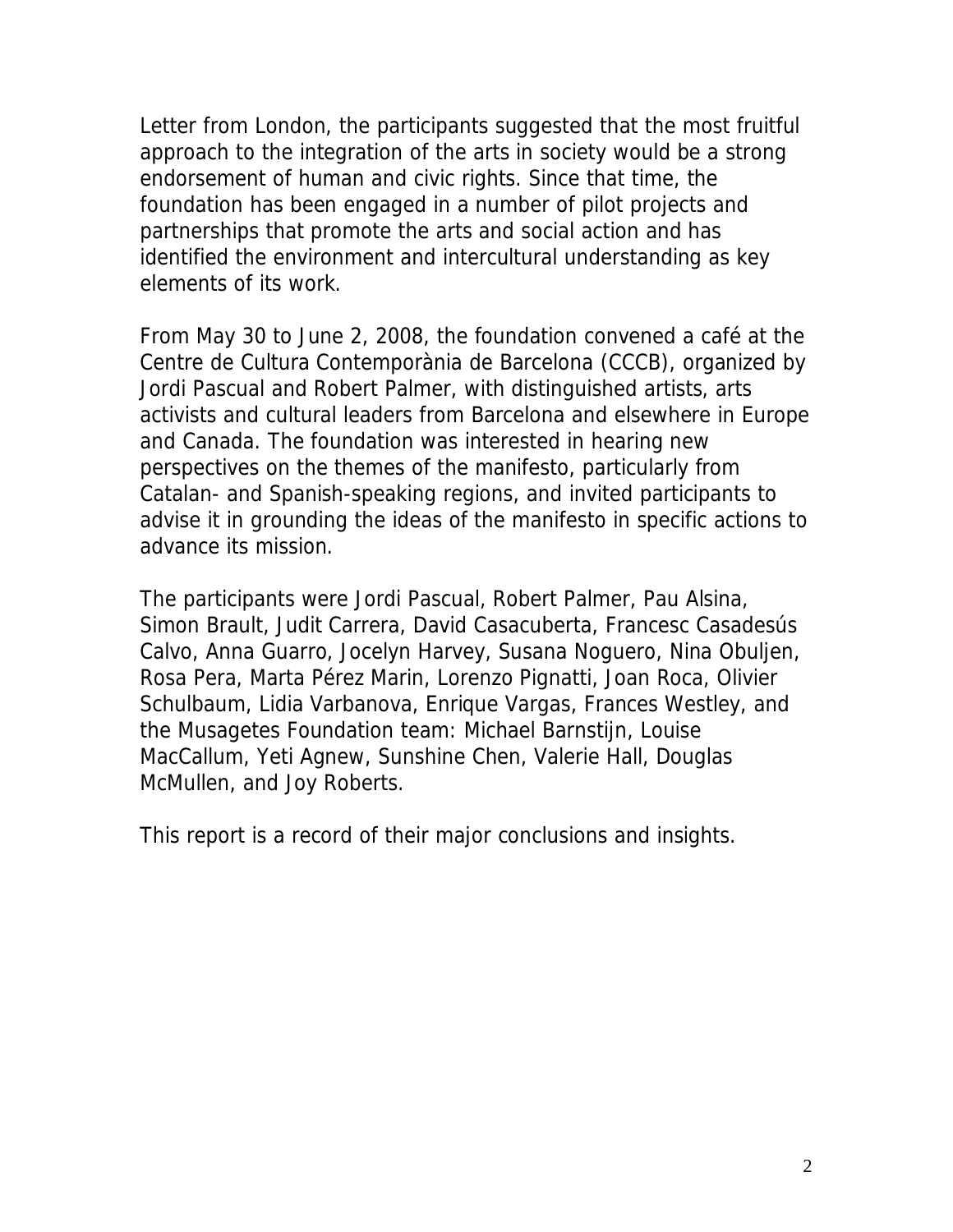## **REPORT FROM THE BARCELONA CAFÉ**

The Barcelona café was organized around four major themes – Artists in Society;

New Technologies, Social Innovation and Cultural Impact; The Role of Culture and Design in Creating Public Spaces; and Artistic Creativity and Communities. It concluded with a session dedicated to Envisioning the Future, an opportunity to reflect on how the foundation could most effectively carry out its mandate.

This report summarizes the broad conclusions and "big picture" themes discussed at the meeting, the major observations articulated in the four theme sessions, and participants' suggestions for future action. Frequently, direct quotations from the café are introduced to convey the clarity and beauty of the conversation. A video presentation concludes the report, recalling special moments and insights from the café.

#### **SUMMARY OF BROAD CONCLUSIONS/BIG PICTURE THEMES**

The café began with a discussion of the central themes of the Quebec City manifesto and a video and oral presentations by the Musagetes Foundation team. These highlighted the foundation's intention to "think globally and act locally" and its desire that art and culture be "central, not peripheral" to society.

"All over the world," as one of the Barcelona participants said, "people are talking about transforming the relationship between art and the public, working to breach the gap between culture and the daily lives of the public." The goal of the café was to address these questions:

What can we contribute to this movement, as individuals and collectively? How can we encourage the development of conditions for a deeper and more vital partnership between culture and communities in strengthening humane, democratic societies? Where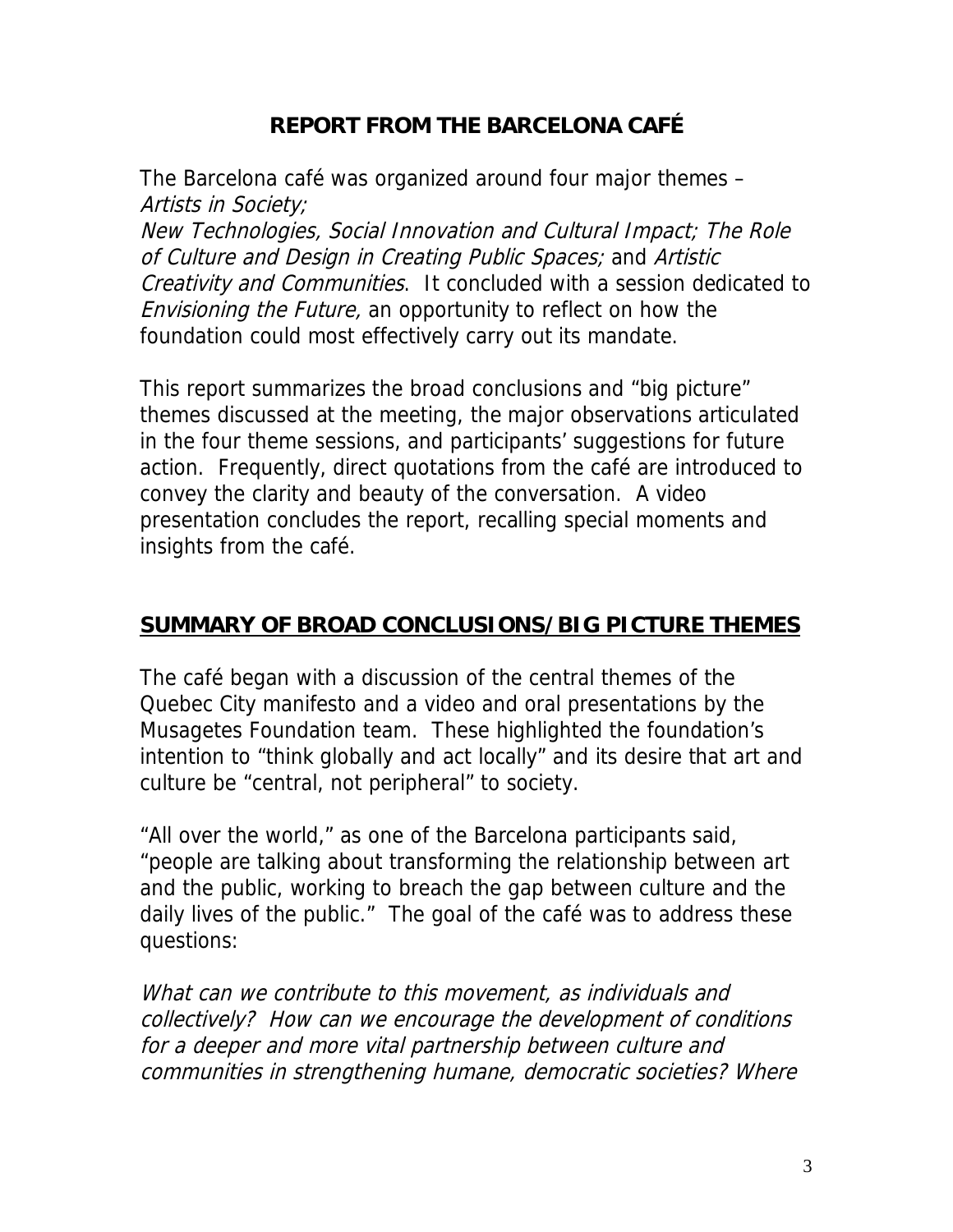should we "put our energy"? What advice can we offer the foundation on this subject?

In considering these questions, participants raised several large themes over the three days of discussion.

## **Community Engagement and the Creative Context**

The participants embraced the passion and insight of the manifesto (a "rich and strong document") and agreed with the emphasis on human rights in the Letter from London. To these preoccupations, they added a focus on the context in which art is created and communities are engaged. For some this meant a sense of place, of landscape. For others it included a wide range of social, economic, cultural, political, geographic, demographic and temporal realities. "Communities transform over time and thus context is everchanging." All work with communities requires understanding context in its fullest manifestation.

## **Public Space**

True public space is a vital means for facilitating meaningful engagement with the community and strengthening democracy and pluralism. Almost everywhere, robust public space is in decline, increasingly privatized by corporations and governments. The new technologies contribute to the development of virtual public spaces that can create room for genuine communication and democratic dialogue.

The natural and built environments can foster and encourage human creativity and socio-psychological health – or do precisely the opposite. The ultimate test of the success of public space is the quality of the life of citizens and the harmonious and peaceful coexistence of people from diverse backgrounds.

## **The Role of Cultural Institutions**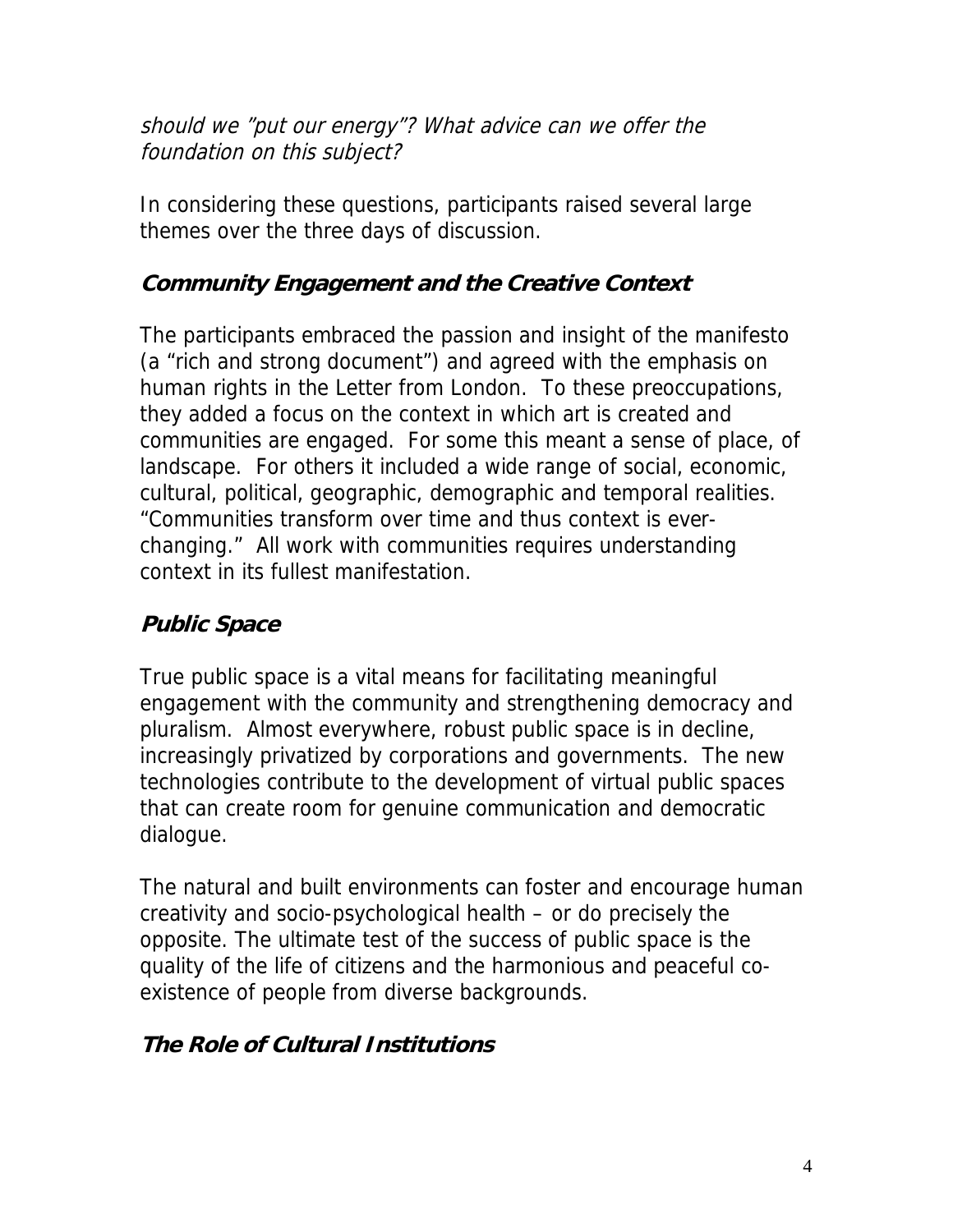Cultural institutions have a powerful role in encouraging (or discouraging) community engagement in cultural practices. They can act as connectors, interlocutors and mediators. On the other hand, they can be indifferent to their surrounding communities or to new ideas and voices. For cultural institutions to serve communities and cultural development, they must themselves be supple, responsive and inclusive.

Cities and nations can also be "over-institutionalized," with resources largely devoted to buildings and venues and little room and flexibility to support the new and emerging, including new artistic voices.

In Barcelona and many other cities, there is a strong tension between tourism-oriented and citizen-oriented institutions, and some cultural institutions have become largely devoted to visitors.

### **Cultural Power and the Involvement of Civil Society**

Where does cultural power in a city or community reside? If culture is solely the responsibility of the state or of governments and business, civil society is likely to be ignored and citizens' voices muted. To engage communities in culture, we must actively encourage the participation of civil society in all aspects of policy development and cultural decision-making.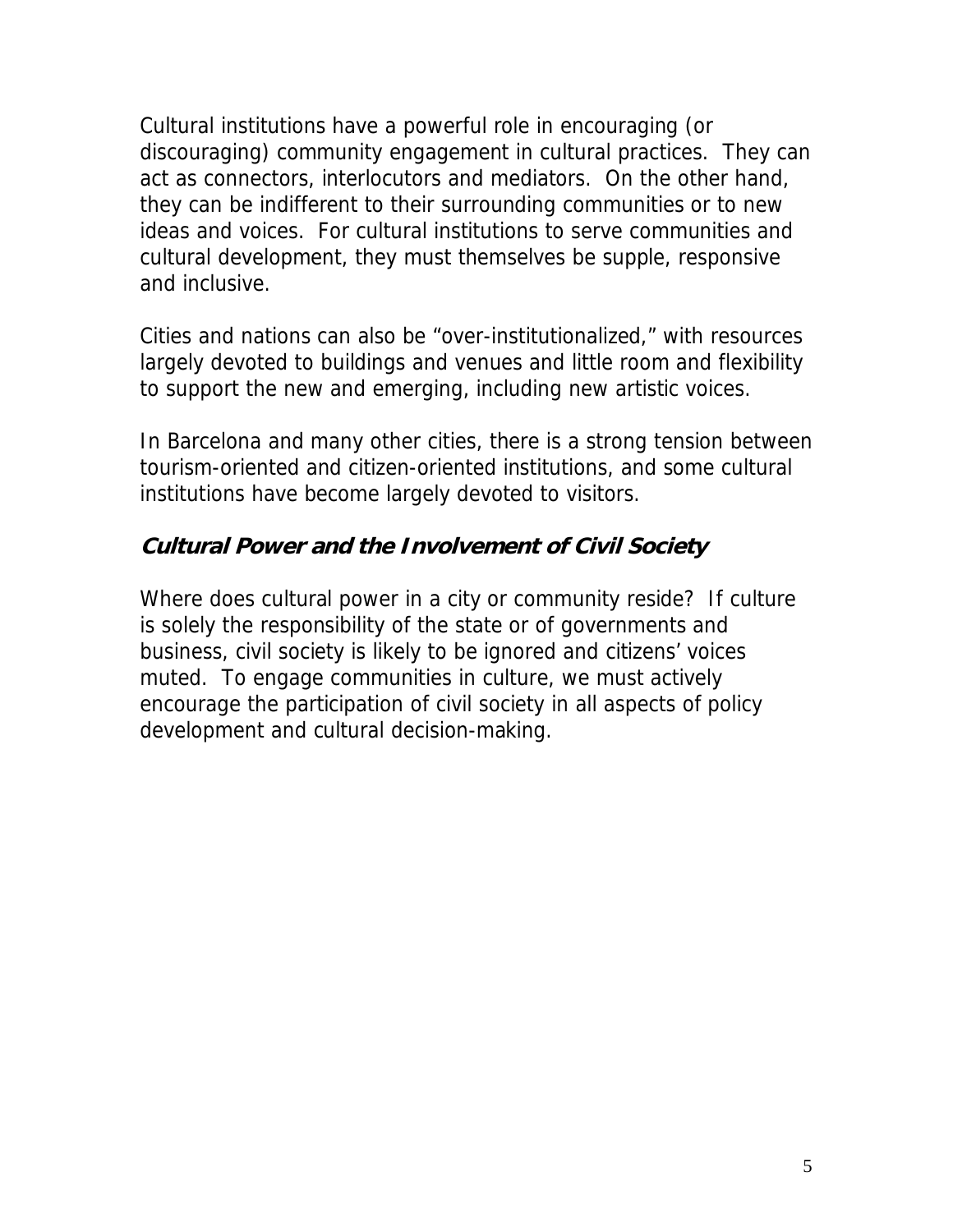# **Barriers to Artist-Community Engagement**

Barriers to engagement include the isolation in which artists often work, resources that are locked up in institutions, and closed circuits of communication (one-way monologues). A vital issue is opening up creative processes to encourage real engagement with citizens. Communication that is limited to community leaders or those "normally consulted" is a type of "concealed elitism". True community engagement requires far more democratic and inclusive processes.

### **Importance of Cultural Mediators**

Since many artists do not wish to work directly with communities or lack the ability to do so, it is valuable to cultivate the skills of cultural mediators, people (usually not themselves artists) who help mediate between artists and communities, introducing, explaining and acting as "meaning-builders".

## **Positive Social and Technological Trends**

Social developments that favour decentralization and selforganization and self-direction are potentially very valuable in the work of engaging communities in cultural development. So too are changes brought about through technology, such as the possibilities for two-dimensional communication in which the audience becomes an active co-creator.

The increasing interest in social innovation and its relationship to human creativity is another positive trend – the cultural sector can learn a great deal from the social innovators' emphasis on systemic resilience and adaptability.

These trends, as well as the practices of many young artists, act as counter-forces to over-institutionalization and favour horizontality and flexibility.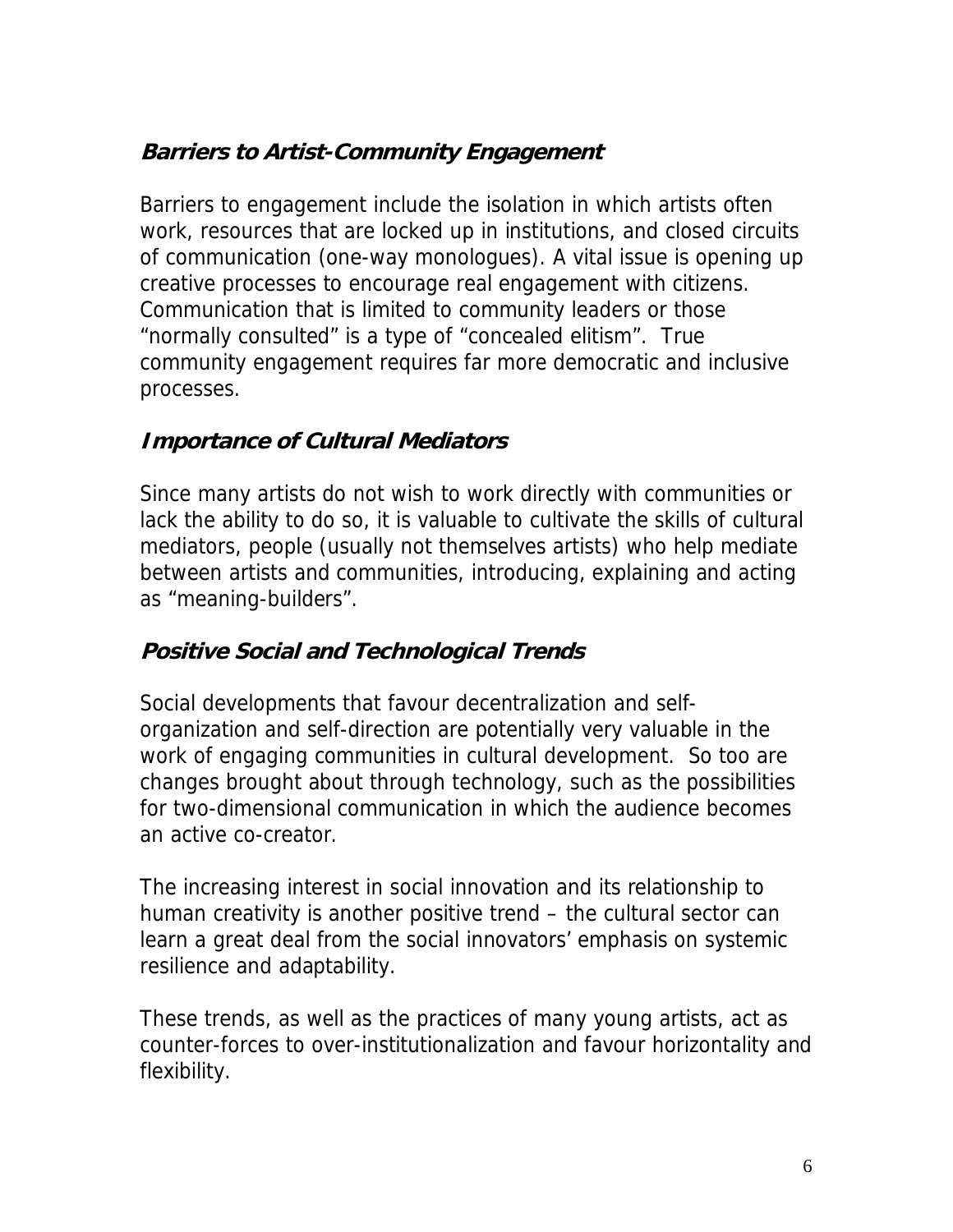#### **Commitment for the Long Term**

Facilitating community engagement in cultural development has important repercussions for the evolution and strength of democracy and intercultural relationships, but it must be acknowledged that the process of engaging the community is often a very long-term undertaking, requires full community participation, and often demands new and unfamiliar skills from artists, producers and cultural institutions. As one participant phrased it, we need to "think long-term to act short-term."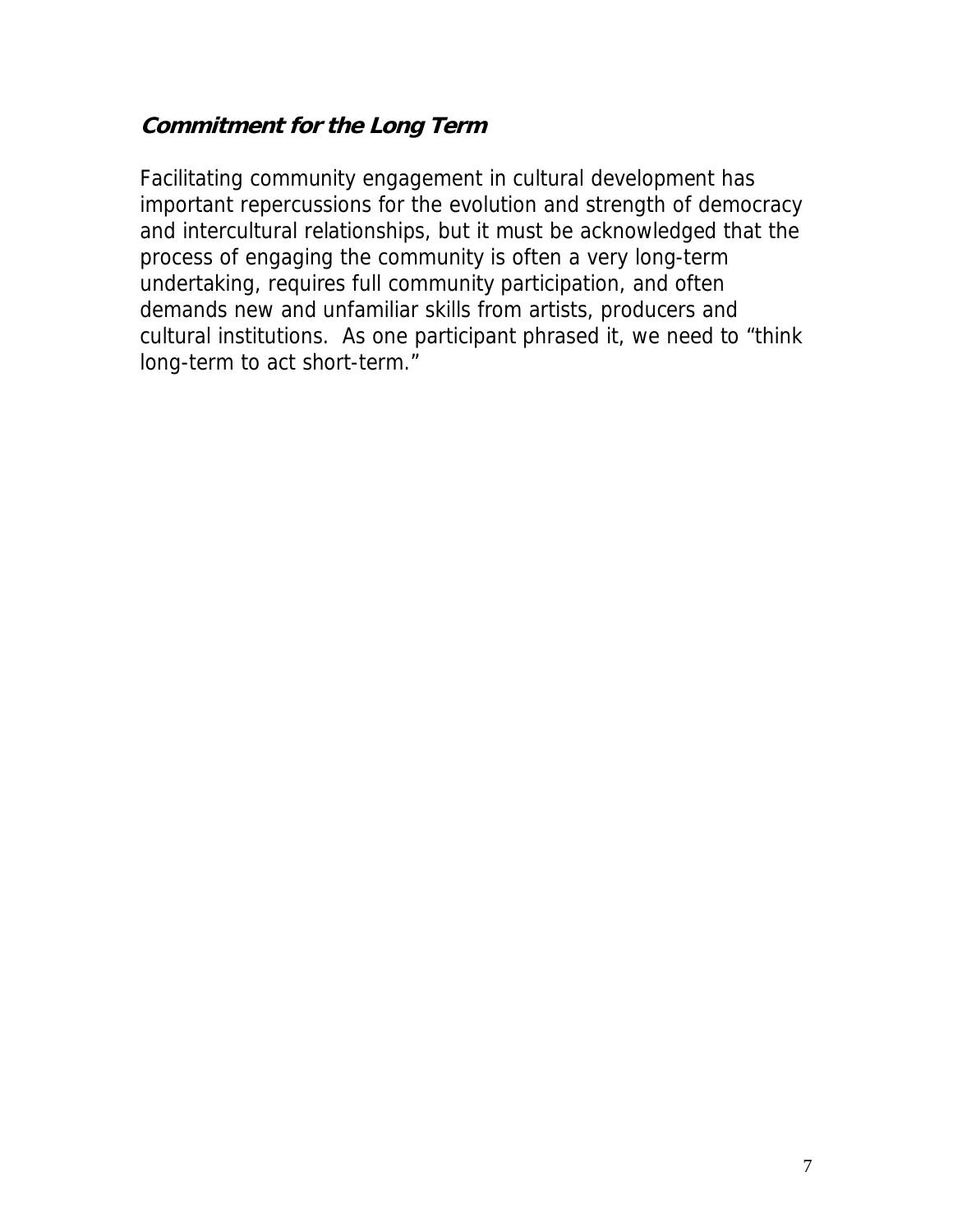## **The Importance of Process**

As one participant noted, "Part of keeping creativity alive is to focus on processes, not institutions." A strong theme in virtually all the presentations made about various community cultural projects was that the process in which the community takes part is as important as the final cultural product. The process of engagement and empowerment enriches the community's life and strengthens its ability to make other (non-cultural) changes, to improve the conditions in which it lives, to determine its own destiny.

### **KEY OBSERVATIONS FROM THE THEME SESSIONS**

## **"Artists in Society"**

This subject was introduced and moderated by Simon Brault. Presentations were made by Anna Guarro on the role and impact of the Centre de Cultura Contemporània de Barcelona (CCCB) on the cultural life of the city, by Enrique Vargas on art as the pursuit of meaning and signification, and by Francesc Casadesús Calvo on the need to support creativity, especially that of young artists. An open discussion among participants followed the presentations.

- Why, despite the vast number of professional artists and cultural projects in virtually all parts of the world, is culture so marginalized in many societies? If one reason is that the cultural community tends to operate in isolated and selfperpetuating systems largely dissociated from the general public, how can we open up these systems and encourage real engagement between artists and citizens to transform society?
- Organizations like the CCCB represent a breakthrough allowing analysis of contemporary urban culture and maintaining connections at the "street level". To avoid the banalization of culture, cultural institutions need a high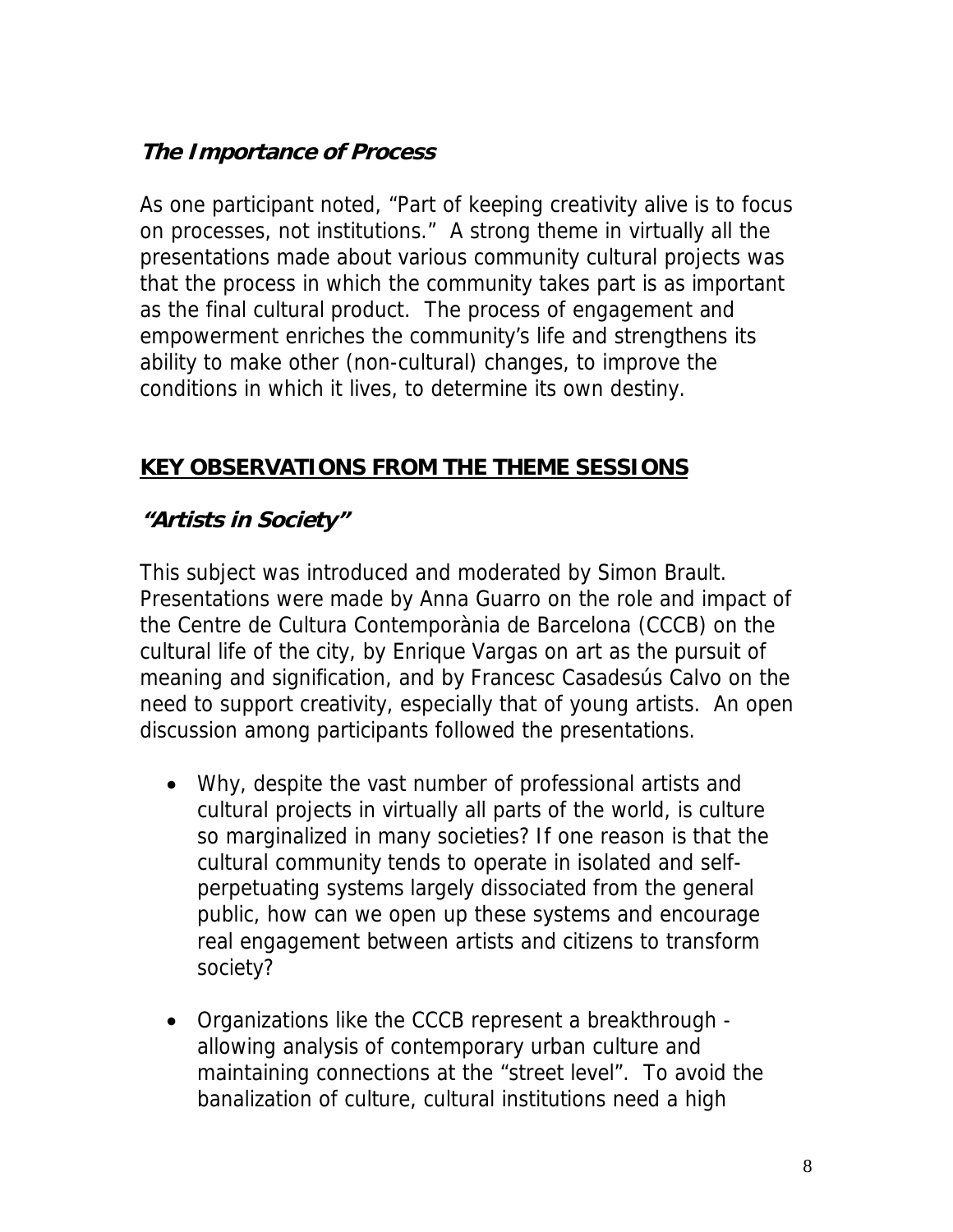degree of rigour and must engage in real communications, not one-way monologues, with their audiences.

- What we have in common at this meeting is our shared desire to "make a difference, to be a signifier". Our subject is really about how we transform relationships so people are united in the same space. "What is a city made of? Not stones and streets. What really supports a city are the invisible threads that tie people together."
- As is the case in some other cities, many agents, both global and local, "sell" Barcelona and put a strong emphasis on attracting tourists. This trend is well-known: it leads to narrowing the opportunities for risk and leaves little space for artistic experimentation. The cultural community of a city, and its young artists in particular, need places where they can create and perform work, both in and outside cultural institutions. In Barcelona, the cultural community has been very successful in its lobby strategy vis à vis the local government.
- Immediately following the Franco regime, there were very few cultural venues in Barcelona - artists largely worked "in the streets". Over time, all levels of government built cultural institutions, and an Arts Council of Catalonia is now being created. Yet Barcelona faces serious challenges - little participation by civil society in cultural development, resources disproportionately devoted to institutions, and a tendency to favour tourism over service to residents. There is a special need for "intermediate scale projects that link dialogues across neighbourhoods" and encourage the participation of civil society, as the local plan for culture argues.
- An important issue is how cultural power in a city is configured. If culture is solely supported by the state or by states and corporations, it does not belong to the people and is fundamentally unhealthy. Since "no institutional power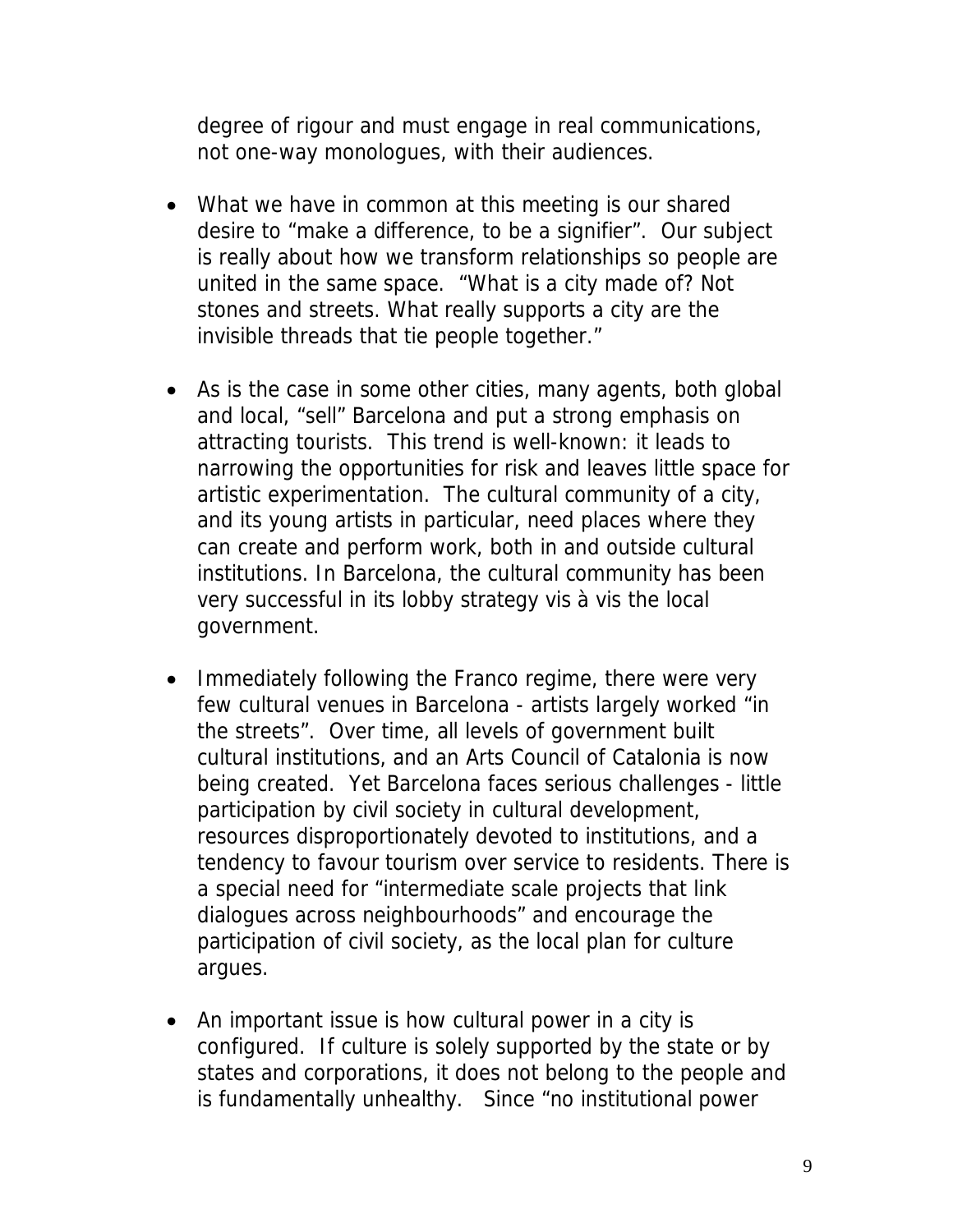will ever empower a counter-power," we need selforganization, self-direction, going beyond closed systems into real and meaningful dialogue across society.

- The newly planned Arts Council of Catalonia should ideally be more than a subsidy body; it should actively engage civil society in culture and become a meeting point for all those who are committed to making culture the cornerstone of a developed city.
- The media can be encouraged to promote artists whose creative ideas supplant commercial values and emphasize the role of creativity in daily life.
- "How to create fertile ground for lasting exchanges among citizens" is a major issue, to which other sessions also addressed themselves.

#### **"New technologies, social innovation and cultural impact"**

Pau Alsina introduced and moderated this session, with key presentations by David Casacuberta on art and technology and by Susana Noguero and Olivier Schulbaum on their work as arts producers and software developers with Platoniq.net.

- The role of technology is socially constructed, and, when properly used, technology can mediate relationships between artist and audiences.
- Art seen as social innovation is a long-term investment with return, not simply an expenditure. Social innovation is possible when culture is valued as experience and engagement rather than entertainment.
- Technology can facilitate the restructuring of culture and the creative process. Through technology, the public no longer simply "receives" the work of art but can actively modify it and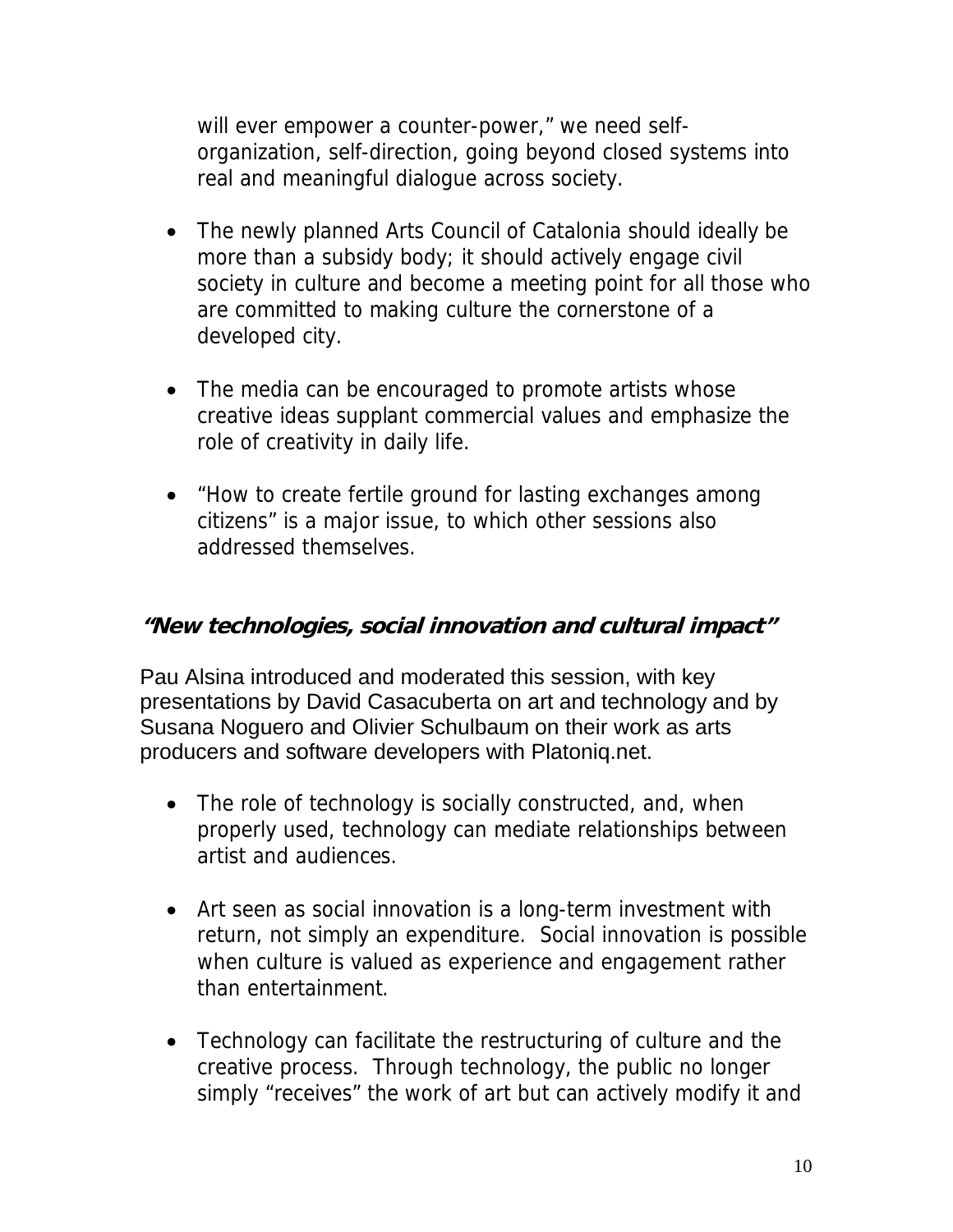thus function as the work's co-creator. Users become active participants and producers. The important power shirt brought about by such two-dimensional communication makes technology an exciting ground for community cultural development and transformation.

- The "marriage" of art and technology is not itself transformative. Transformation is possible when the technologies are employed to empower communities and to facilitate social action.
- The work of Platoniq (www.platoniq.net) illuminates how social innovations developed through the net are also reaching out to influence events outside the net. In this work, an open environment is essential; decentralized structures are faster and sounder than centralized ones; and art exchanges are freed of "gatekeepers" and the costs they incur.
- The emergence of "copyleft" is a revolutionary and necessary change, given the futility of preventing copying and the importance of maintaining public domain. The net can be a powerful tool for democratization, making culture much more broadly accessible than ever before.
- Concerns about art and technology projects include their possible instrumentalization by commerce; the need to avoid making internet systems ends in themselves; and the "digital divide" - the radical inequality of access to technology, particularly among the poor and marginalized in both developed and developing countries.

#### **"The role of culture and design in creating public spaces"**

Frances Westley introduced and moderated this session, with key presentations by Lorenzo Pignatti on his work as architect in the regeneration of a major public space in Rome and by Judit Carrera on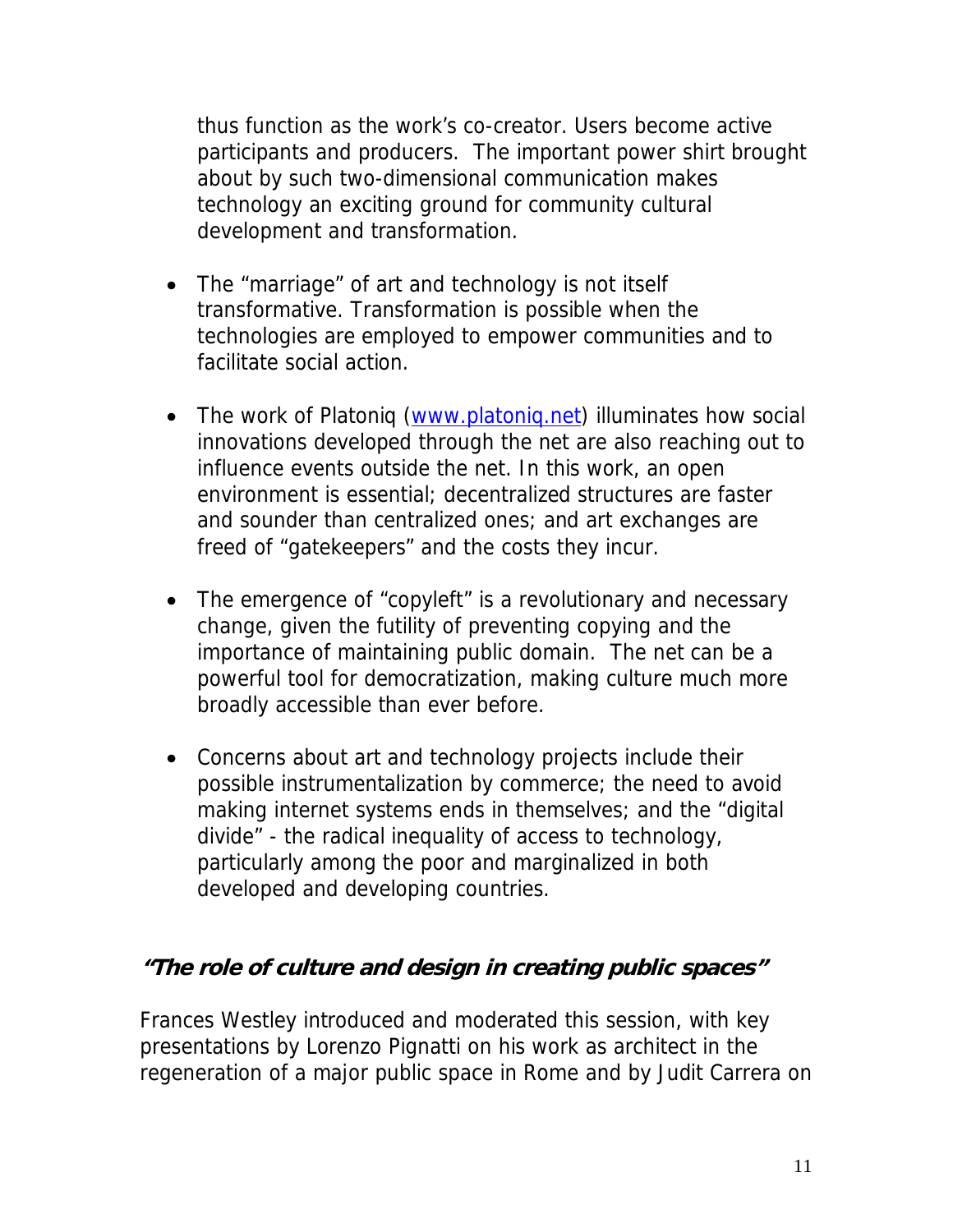the history of the Raval neighbourhood in Barcelona and the role of cultural institutions in its transformation.

- Two central and related questions are: how does the natural and built environment encourage human creativity and sociopsychological health, and how in turn does creativity shape that environment? A small but influential body of work suggests that some particular environmental conditions are conducive to children's play and adult creativity and that the human brain is geared to be stimulated by complex, diverse and colourful environments.
- Public spaces are uniquely important for the quality of life of citizens. Even in Europe, where public space is much more widely available than in North America, it is increasingly being privatized.
- Public space is a place for ritual, relaxation, temporary events, social encounters, the unpredicted and unpredictable. It belongs to the community, and because communities are composed of people with conflicting needs (residents, businesses, visitors, heritage officials, etc.), those who work on preserving or revitalizing it, such as architects and designers, are frequently called up work with the community to enable it to resolve its conflicts. Such work is intensive and long-term.
- Public space can also be seen as the real or virtual space where citizens meet, talk and question the power of the state. Such space embodies democratic principles – the equality of all citizens and freedom of expression. Ideally, public space allows people who do not know each other and are different to meet, learn about one another, and become one community.
- The use of public space to stimulate imaginative play and ideas among children and young people is a particularly powerful tool for creative development.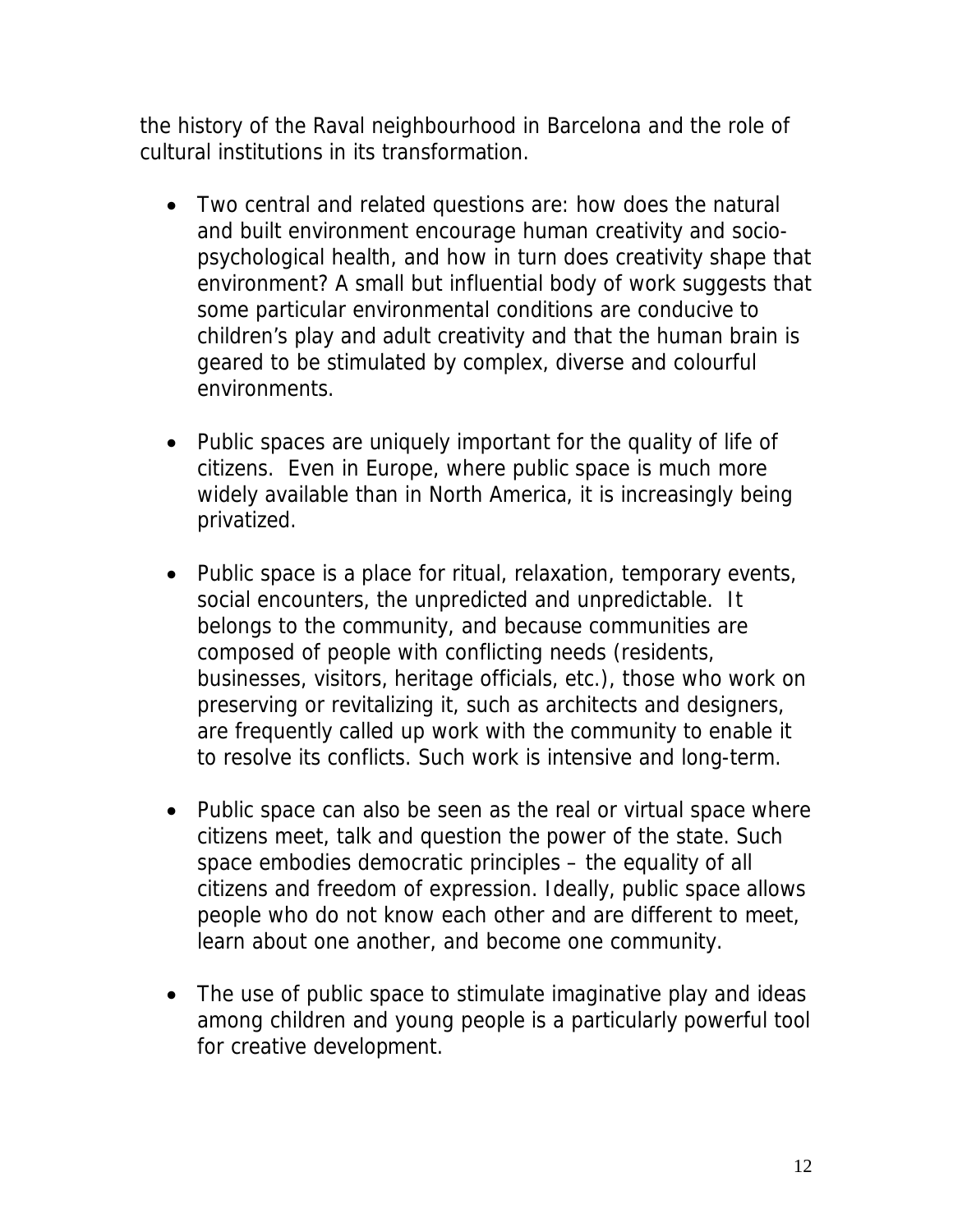- Cultural institutions can play an important role in rejuvenating and transforming neighbourhoods and contributing to the quality of life, an increased level of economic and social activity, and the peaceful co-existence of diverse peoples. But they are seldom uniquely responsible for regeneration, playing an important role in alliances with other policy and investment forces (social housing, rehabilitation of buildings, educational and health care improvements, business development, etc.).
- There is need for a balance between "emergent spaces" (where people gather naturally) and newly-planned projects. Frequently it is useful to enhance naturally appealing spaces or to engage a local architect, one deeply familiar with the community, to design a more successful and creative environment.
- Taking the public engagement process seriously means real consultation with the affected communities, including with those who are often not consulted, before and during the project, and engaging them in evaluating it after the fact.

## **"Artistic creativity and communities"**

This session was introduced and moderated by Nina Obuljen, with key presentations by Joan Roca on his experiences with cultural initiatives in suburban communities and by Rosa Pera on her work as an independent curator creating non-traditional exhibition spaces.

- Major questions raised by this topic are: what considerations does an artist require before he/she develops a project with a community, and how are artists trained (or not) to work with communities? The subject is directly relevant to human and cultural rights and access to a diversity of cultural choices.
- Suburban developments and estates were typically developed for poor people, and suburbs pose critical challenges for cultural activists. Here culture cannot be considered a "stand-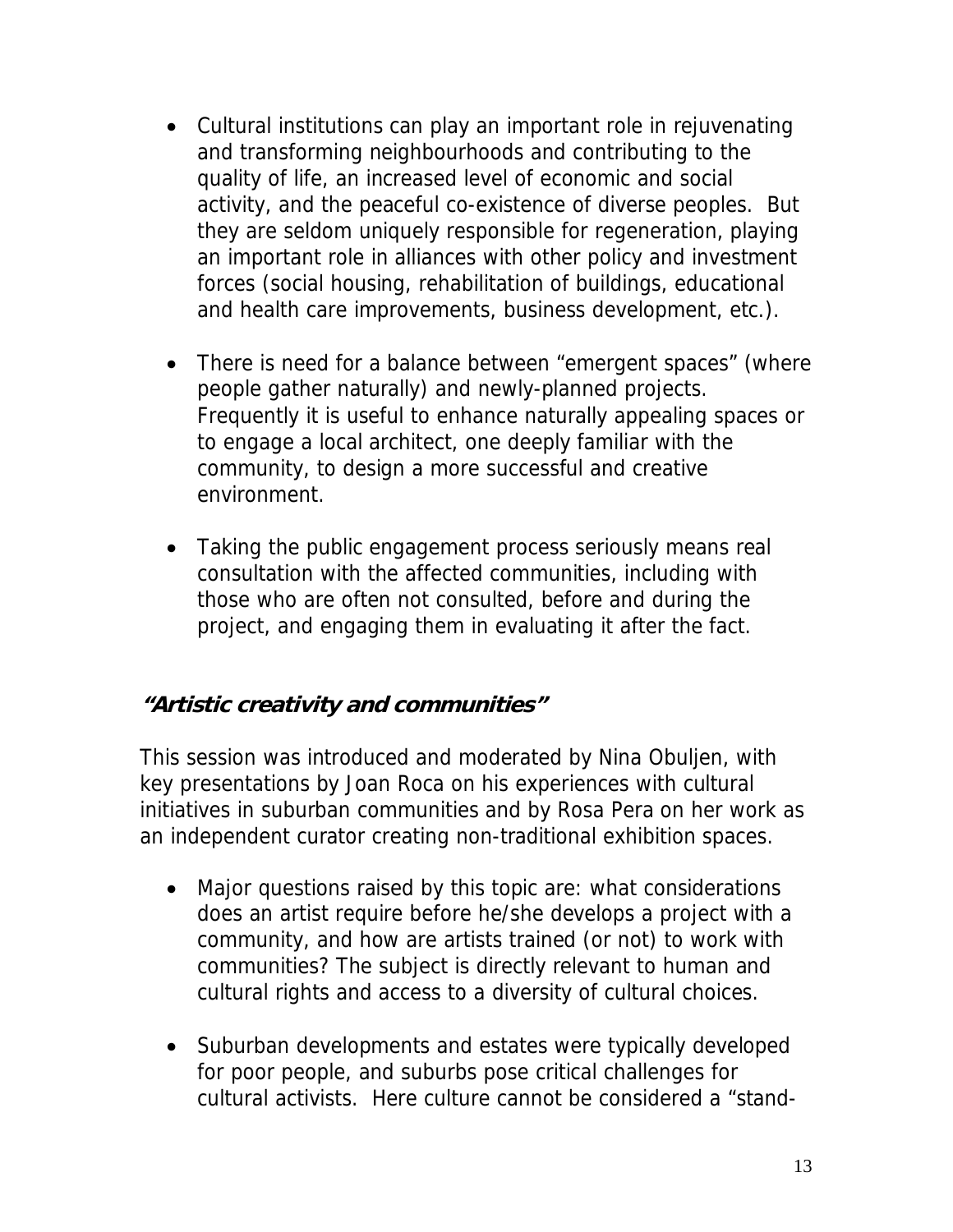alone" affair - it is closely linked to housing, education, health care, and relationships among people, often people of diverse backgrounds and ethnicities. The challenges include breaking down barriers between "low" and "high" culture - work that is very long-term and often succeeds best through projects of "intermediate scale".

- Can we "claim the museum as a public space"? The opportunity to create a new art centre, as yet unbuilt, provokes new possibilities for community involvement and participation. Starting with global topics (big issues such as gender, science, violence, control, etc.) and approaching these topics through local realities encourages citizen access to critical reflection.
- Not all artists are interested in or skilled at working closely with communities and perhaps we should not expect this of everyone. Mediators, people who are not artists themselves but can help explain art to the public, can be vitally important. In France and Quebec, a great deal of attention is being paid to cultural mediation, "the missing link in attempting to democratize culture." Mediation is not about marketing – it is about citizen engagement.
- Artists have wished to reach audiences from time immemorial, but in the last 200 or so years we have looked chiefly to cultural institutions to facilitate this relationship. Are our cultural institutions, many created in the  $19<sup>th</sup>$  and  $20<sup>th</sup>$ centuries, still appropriate today? And is technology a truly new means of connecting culture with the public, an attempt to democratize culture, or only a variation on the old?
- We need to work actively with young people to help them understand the power of mediators in bringing art to communities and influencing cultural development.
- Whether we are talking about institutions, agents or processes, what we need to facilitate community engagement in culture is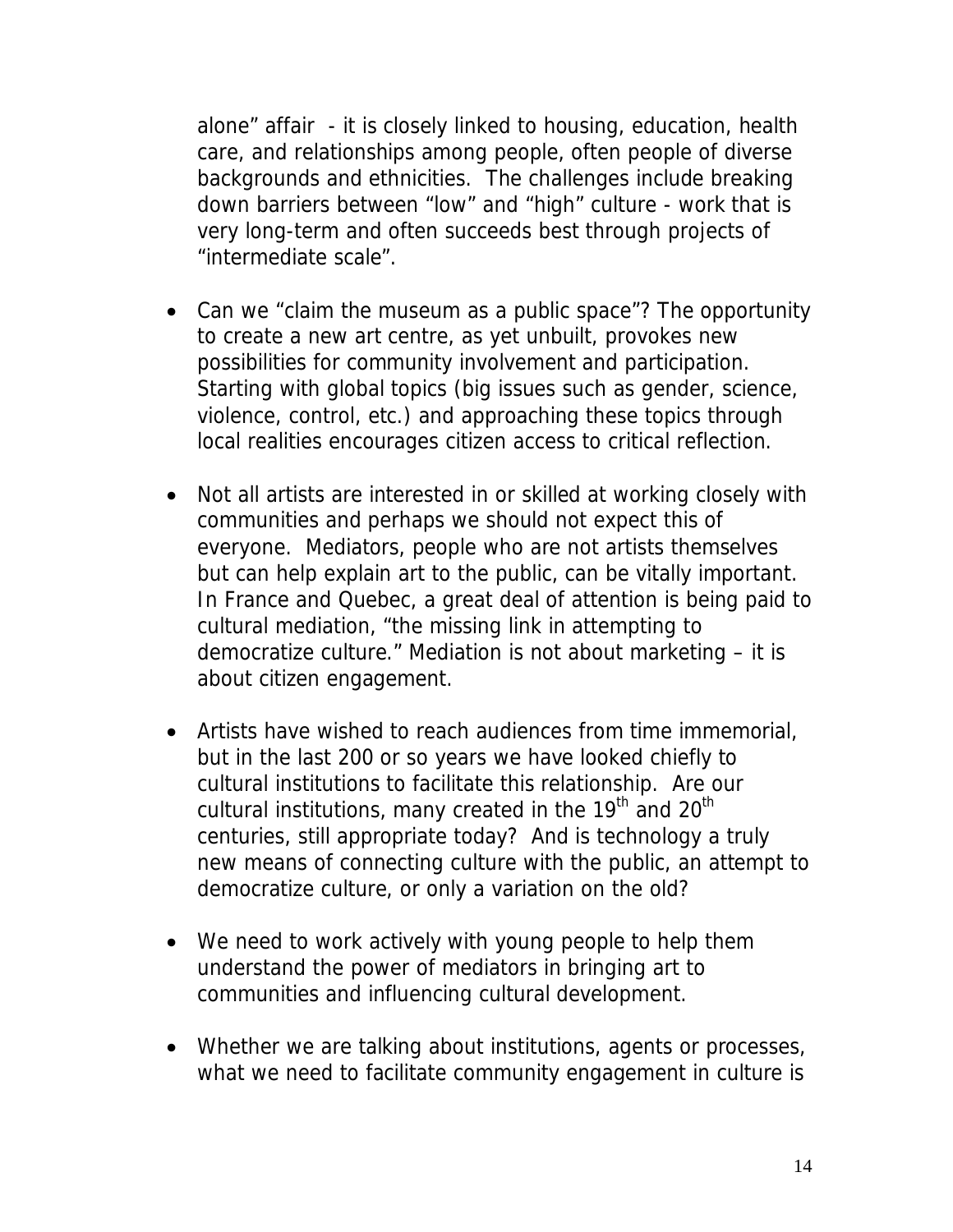flexibility, resilience and suppleness. " We need membranes, not walls."

#### **ENVISIONING THE FUTURE: SUGGESTIONS FOR ACTION**

This session was co-moderated by Robert Palmer and Jordi Pascual. The Musagetes Foundation team graciously invited the café participants to suggest possible next steps in the foundation's journey - how it could convert the concepts of the manifesto into realized actions. Participants recognized that the foundation "is now at a choice point," with "limitless possibilities" in the manifesto, and will need to focus its content and determine its direction.

### **Evaluating the Cafés**

Now that the foundation has convened two cafés in addition to the Quebec City meeting, participants suggested that it should "assess the value of the café as a fertile ground for fostering relationships between people." Meaningful as they are at the time to those taking part, do the cafés simply occur and then disappear, or can they become gatherings that actually "introduce cultural energy to a city"? To that end, some participants thought that, if the cafés are continued, it would be valuable to add to the mix of participants people who represent civil society and policy-making, including people from outside the cultural sector. The cafés should "connect people in actions around a cause after they take place."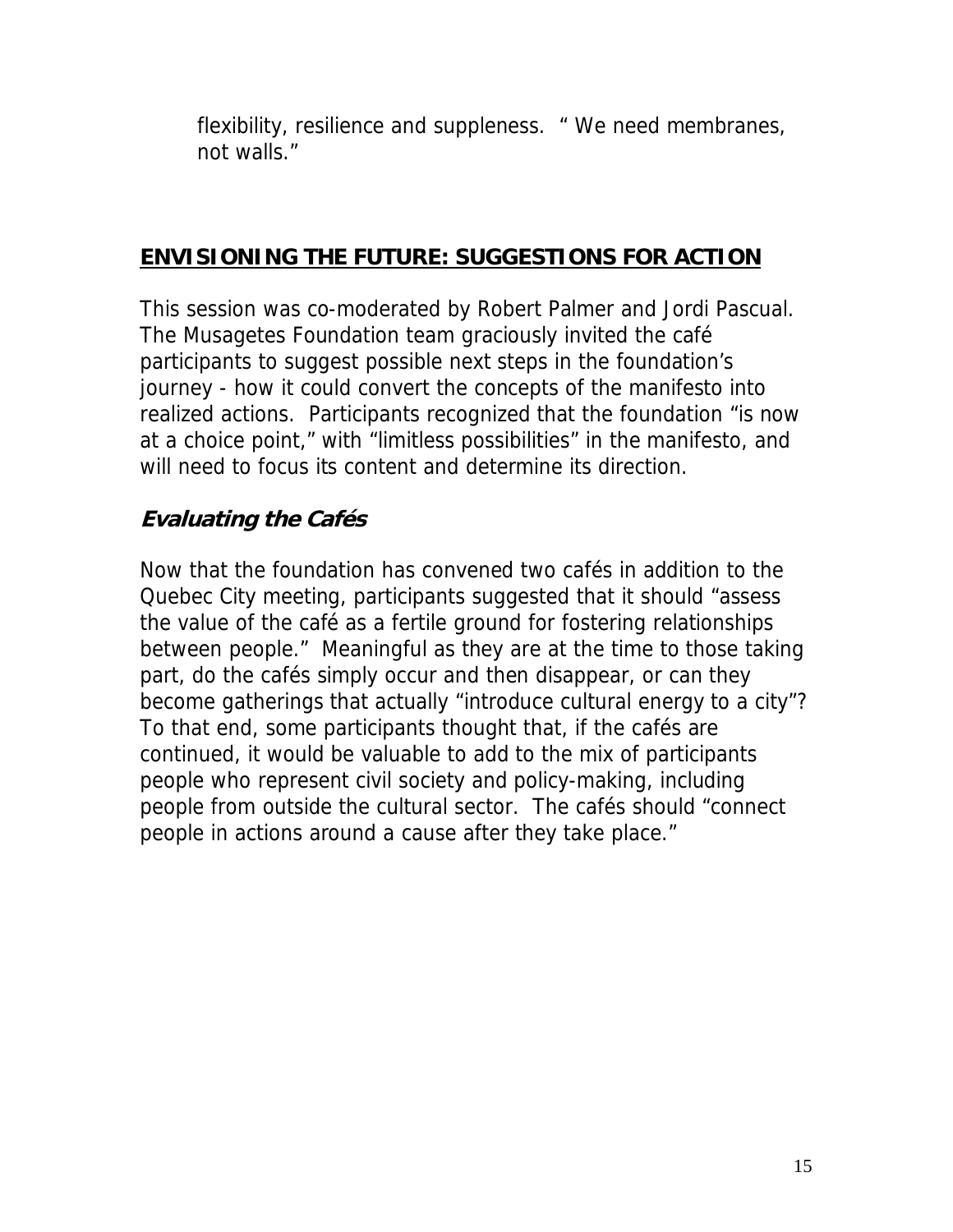# **Clarifying Goals**

One participant, with the agreement of others, suggested that the foundation should define its goals clearly. Does it "want to raise consciousness about the value of the arts and culture, or to create social change through artistic/cultural experiences?" These are different objectives, and they are unlikely to be achieved through the same means. At this point, one participant commented, "there has been too little delivery of actions to understand what the manifesto means."

Participants particularly stressed the need to explore:

- the relationship between the foundation's **discourse** (including the manifesto and the materials generated by the cafés) and its **actions** in supporting various cultural projects, and
- the relationship between its **global** ambitions and its **local** community activities.

One participant suggested that the foundation use a graph in which the four "legs" represent discourse, action, local work and global outreach, and define the precise intersections where it wishes to focus its efforts.

Participants emphasized that a larger-than-local role (whether national or international) requires very substantial resources and a great number of effective connections and networks as well as a powerful capacity for communication, participation, comparative analysis and dissemination. The Musagetes Foundation alone cannot create significant movement but it can play a catalytic role if it is well and deeply connected to other networks and partners active on behalf of similar goals.

#### **Moving from Concepts to Action**

A number of participants suggested that it is now time for the foundation to move to strategic and directed actions that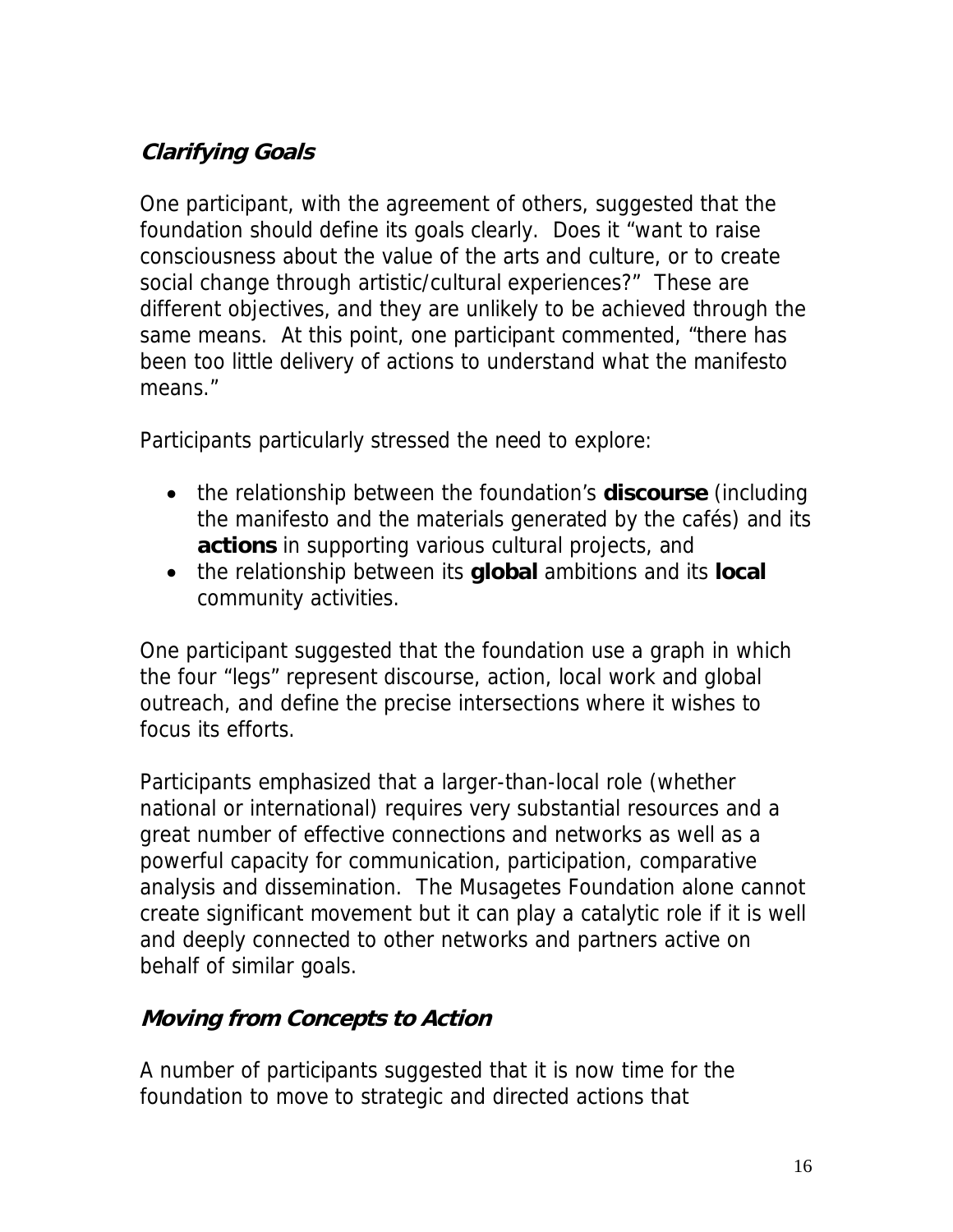operationalize what is still largely a series of concepts – "to deliver tangible real life actions, in the streets". A variety of specific recommendations were suggested:

- The foundation should work aggressively to generate alliances and connections because it is currently operating too much in isolation.
- The foundation should ask itself if an organization in one small region of one small country can make the differences the manifesto envisages.
- To the values of the foundation and its people openness, generosity and kindness – the foundation should add an ability to deliver, the capacity for leadership and risk-taking.
- The foundation should clarify how its work locally relates to its mandate for social change and its national and international roles.
- The foundation has two possible options to put aside the manifesto and develop a mission statement and business plan; or to consider the manifesto and subsequent cafés as inspiration to guide its planning and interventions.
- Supposing that the second option is chosen, the foundation should develop a strategic vision for the next five years that is linked to the manifesto.
- The foundation should support a limited number of projects and organizations truly emblematic of the transformation foreseen in the manifesto, whether they are local, national or international. It should evaluate the projects it currently funds and those it might fund using three criteria: the quality of their leadership and vision, the transferabilitiy of the experience to other places, and their potential impact in realizing the content of the manifesto.
- The foundation should be involved in "soft, persistent advocacy work," engaging decision-makers and civil society.
- While maintaining its spirit of openness and generosity, the foundation's board and advisors should be enlarged, to increase its range of experience, diversity and credibility; and
- The foundation should professionalize the organization and partner with the most informed experts and organizations.